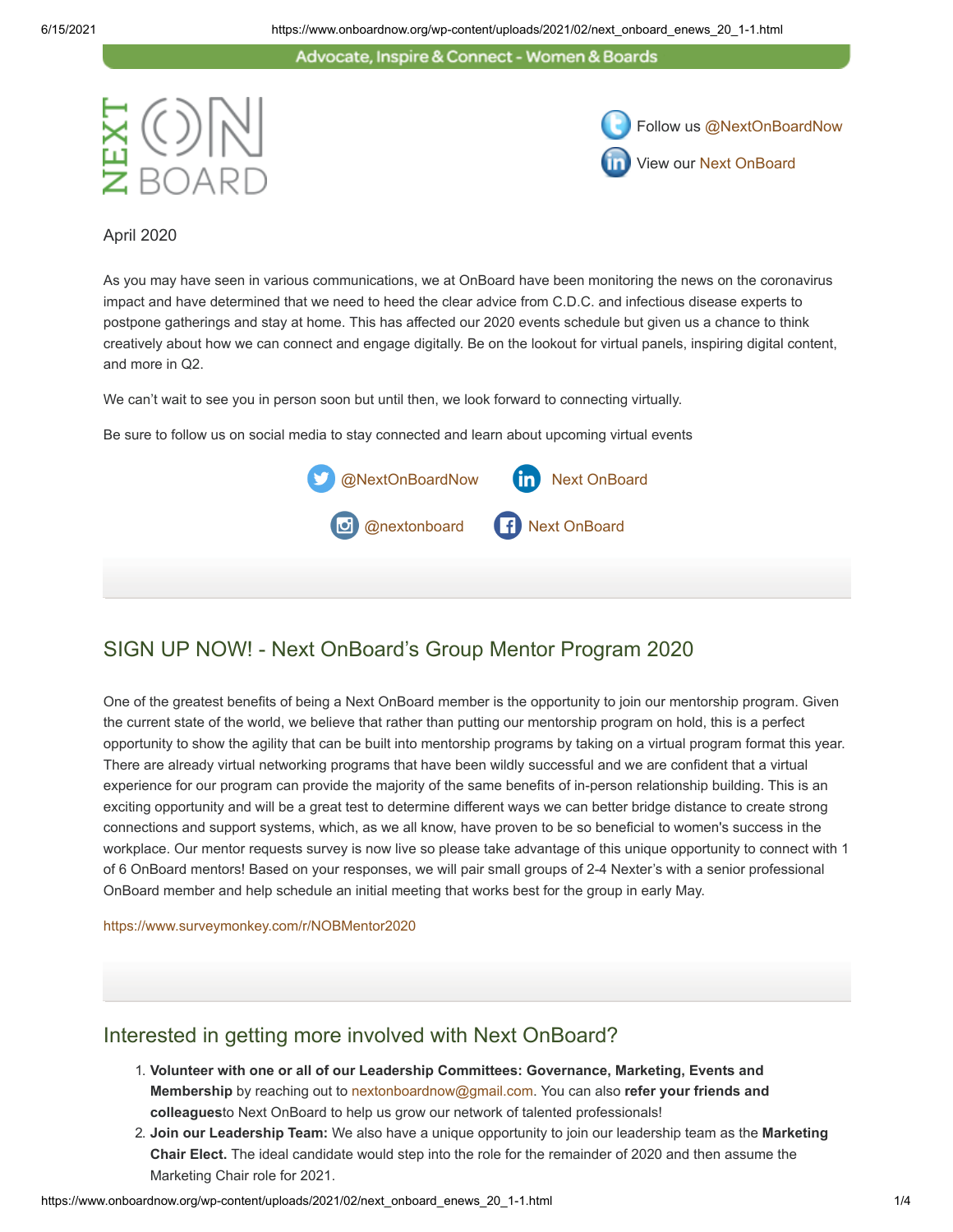6/15/2021 https://www.onboardnow.org/wp-content/uploads/2021/02/next\_onboard\_enews\_20\_1-1.html

If you are interested in this position or know someone who would be a great fit, please contact our current Marketing Chair, Kayla Draffin, via the above email. We can't wait to hear from you!

The most active members and members with the most referrals will be eligible for our **Member of the Year** and **Making Connections Awards**!

# Pour Wine and Networking Social

In February, we gathered at Pour Kitchen + Bar for our third annual Tour of France Wine Tasting. We spent the evening networking with professionally driven women while tasting a variety of wines and light hors d'oeuvres. Since it was the first event of 2020, we introduced our new leadership team and had the chance to provide an inside peek into our yearlong events calendar. We also had the unique opportunity to meet OnBoard's newly elected Chairman and CEO, Kelly Gay, who was in attendance for this event. It was wonderful to see her enthusiasm and support for this group and we are excited for you all to engage with her again in the future!



## Happy Hour + Headshots Social

We were looking forward to our annual March headshot social – to be held at Gypsy Kitchen; however, due to the uncertainty surrounding COVID-19 and to ensure the health and safety of our members, we decided to postpone this event. We are actively staying connected with the OnBoard leaders and plan to reschedule this event once we are given the green light.

## Virtual Engagement + Power Hour Events

In the meantime, we are actively staying engaged via our social media channels and an upcoming virtual event. We are posting articles, podcasts and learning opportunities weekly and would love your input as well! Until we can meet again in person, we are thinking creatively about virtual events to continue our networking and learning opportunities. Be on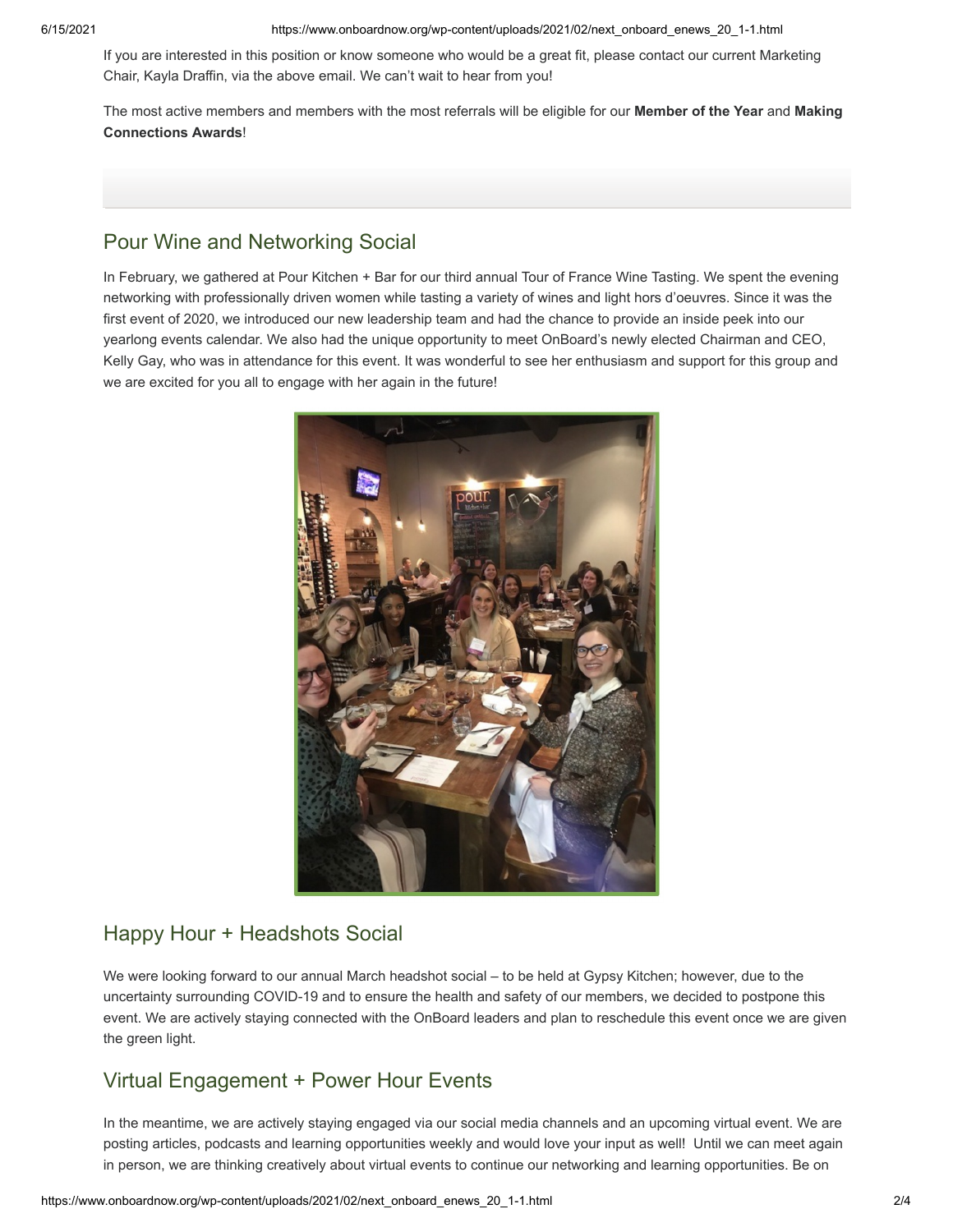6/15/2021 https://www.onboardnow.org/wp-content/uploads/2021/02/next\_onboard\_enews\_20\_1-1.html

the lookout for our first topic around board readiness tips coming in early May. This will be a great opportunity to learn more from our OnBoard members on what it takes to join a board and how to ensure you are prepared for any opportunity that may come your way.

Be sure to check out [Next OnBoard's event page](https://www.onboardnow.org/news-events/events/) for more information as we plan our events for 2020!

### Still on the fence about joining Next OnBoard?

Get the next decade off to a strong start by growing your professional network. Here are just a few of the many reasons to become a member today.

- 1. Discounts to Next OnBoard and OnBoard events throughout the year, plus a complimentary headshot at the Happy Hour & Headshots event.
- 2. Exclusive access to our mentorship program where you will be matched with an experienced professional and a small group to connect with and learn from throughout the year.
- 3. Apply for leadership and committee positions to enhance your professional experience and skills.

[Learn more about the benefits of membership here.](https://www.onboardnow.org/next-onboard/next-membership/)



#### We need your input!

Whether you are a current member or haven't yet joined Next On Board, we want to hear from you! Please take this brief survey to help us learn how we can [improve Next OnBoard and make it a valuable resource for you. Click here to take](https://www.surveymonkey.com/survey-taken/?sm=m3xZOh4IRYXiSeZ8KlSWeEfYhrJOJ14uNsjwiwtjbc7oUuhDhu140vY8oJnR5yfDmBmjTRkvbkLJtcQG8hFDkrFBDQKrDap0a5Z_2BpBGvRpQ_3D) the brief survey.

#### The Board Fact

In 2018, 15.4% of Georgia public company board seats were held by women, up from 13.8% in 2017. This represents 17 net women board seats added for women. We're making huge leaps forward, but t[here](https://www.onboardnow.org/next-onboard/about-next-onboard/) is still work to be done. Learn more about our Next OnBoard's mission here.

Be sure to follow us on social media to stay connected.